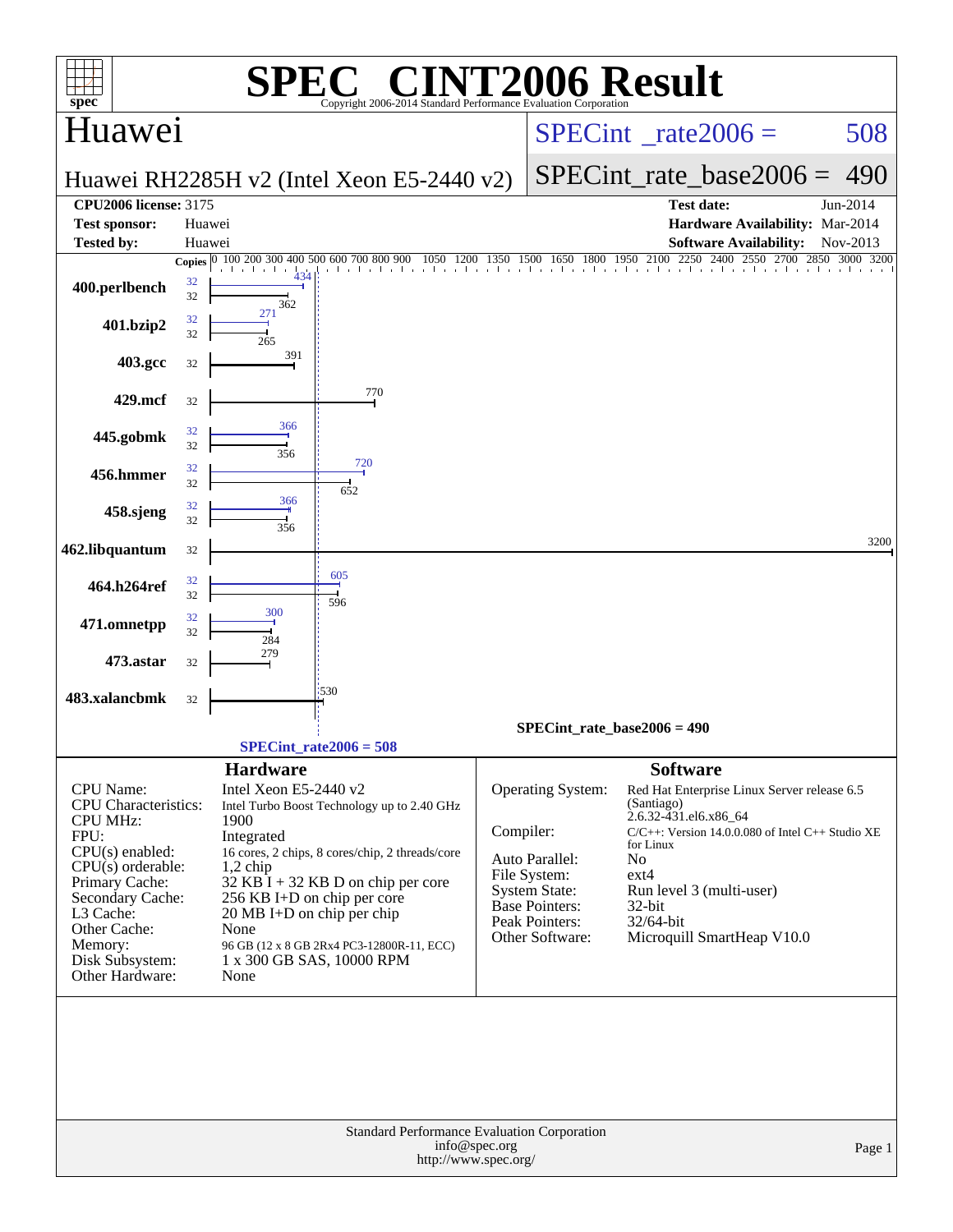

#### Huawei

#### SPECint rate $2006 = 508$

Huawei RH2285H v2 (Intel Xeon E5-2440 v2)

[SPECint\\_rate\\_base2006 =](http://www.spec.org/auto/cpu2006/Docs/result-fields.html#SPECintratebase2006) 490

**[CPU2006 license:](http://www.spec.org/auto/cpu2006/Docs/result-fields.html#CPU2006license)** 3175 **[Test date:](http://www.spec.org/auto/cpu2006/Docs/result-fields.html#Testdate)** Jun-2014

**[Test sponsor:](http://www.spec.org/auto/cpu2006/Docs/result-fields.html#Testsponsor)** Huawei **[Hardware Availability:](http://www.spec.org/auto/cpu2006/Docs/result-fields.html#HardwareAvailability)** Mar-2014 **[Tested by:](http://www.spec.org/auto/cpu2006/Docs/result-fields.html#Testedby)** Huawei **[Software Availability:](http://www.spec.org/auto/cpu2006/Docs/result-fields.html#SoftwareAvailability)** Nov-2013

#### **[Results Table](http://www.spec.org/auto/cpu2006/Docs/result-fields.html#ResultsTable)**

|                                                                                                          | <b>Base</b>   |                |       |                |            |                |            | <b>Peak</b>   |                |              |                |              |                |              |
|----------------------------------------------------------------------------------------------------------|---------------|----------------|-------|----------------|------------|----------------|------------|---------------|----------------|--------------|----------------|--------------|----------------|--------------|
| <b>Benchmark</b>                                                                                         | <b>Copies</b> | <b>Seconds</b> | Ratio | <b>Seconds</b> | Ratio      | <b>Seconds</b> | Ratio      | <b>Copies</b> | <b>Seconds</b> | <b>Ratio</b> | <b>Seconds</b> | <b>Ratio</b> | <b>Seconds</b> | <b>Ratio</b> |
| 400.perlbench                                                                                            | 32            | 863            | 362   | 864            | 362I       | 864            | 362        | 32            | 724            | 432          | 719            | 435          | 720            | 434          |
| 401.bzip2                                                                                                | 32            | 1161           | 266   | 1164           | 265        | 1167           | 265        | 32            | 1139           | 271          | 1137           | 272          | 1138           | 271          |
| $403.\mathrm{gcc}$                                                                                       | 32            | 660            | 390   | 658            | 391        | 655            | 393        | 32            | 660            | 390          | 658            | <u>391</u>   | 655            | 393          |
| $429$ .mcf                                                                                               | 32            | 379            | 771   | 380            | 769        | 379            | 770        | 32            | 379            | 771          | 380            | 769          | 379            | 770          |
| $445$ .gobmk                                                                                             | 32            | 932            | 360   | 944            | 356        | 947            | 354        | 32            | 918            | 366          | 917            | 366          | 928            | 362          |
| 456.hmmer                                                                                                | 32            | 458            | 652   | 459            | 650        | 455            | 656        | 32            | 416            | 718          | 414            | 721          | 415            | <b>720</b>   |
| $458$ .sjeng                                                                                             | 32            | 1075           | 360   | 1095           | 354        | 1088           | <b>356</b> | 32            | 1030           | 376          | 1057           | 366          | 1059           | 366          |
| 462.libquantum                                                                                           | 32            | 208            | 3190  | 207            | 3200       | 207            | 3200       | 32            | 208            | 3190         | 207            | 3200         | 207            | 3200         |
| 464.h264ref                                                                                              | 32            | 1189           | 595   | 1188           | 596        | 1187           | 597        | 32            | 1171           | 605          | 1170           | 605          | 1170           | 605          |
| 471.omnetpp                                                                                              | 32            | 704            | 284   | 704            | 284        | 704            | 284        | 32            | 667            | 300          | 666            | 300          | 668            | 300          |
| $473$ . astar                                                                                            | 32            | 804            | 279   | 804            | 279        | 807            | 278        | 32            | 804            | 279          | 804            | 279          | 807            | 278          |
| 483.xalancbmk                                                                                            | 32            | 417            | 530   | 417            | <b>530</b> | 417            | 529        | 32            | 417            | 530          | 417            | 530          | 417            | 529          |
| Results appear in the order in which they were run. Bold underlined text indicates a median measurement. |               |                |       |                |            |                |            |               |                |              |                |              |                |              |

#### **[Submit Notes](http://www.spec.org/auto/cpu2006/Docs/result-fields.html#SubmitNotes)**

 The numactl mechanism was used to bind copies to processors. The config file option 'submit' was used to generate numactl commands to bind each copy to a specific processor. For details, please see the config file.

#### **[Operating System Notes](http://www.spec.org/auto/cpu2006/Docs/result-fields.html#OperatingSystemNotes)**

Stack size set to unlimited using "ulimit -s unlimited"

#### **[Platform Notes](http://www.spec.org/auto/cpu2006/Docs/result-fields.html#PlatformNotes)**

```
Standard Performance Evaluation Corporation
 Sysinfo program /spec/config/sysinfo.rev6818
 $Rev: 6818 $ $Date:: 2012-07-17 #$ e86d102572650a6e4d596a3cee98f191
 running on localhost.localdomain Fri Jun 20 09:29:41 2014
 This section contains SUT (System Under Test) info as seen by
some common utilities. To remove or add to this section, see:
  http://www.spec.org/cpu2006/Docs/config.html#sysinfo
 From /proc/cpuinfo
    model name : Intel(R) Xeon(R) CPU E5-2440 v2 @ 1.90GHz
       2 "physical id"s (chips)
       32 "processors"
    cores, siblings (Caution: counting these is hw and system dependent. The
    following excerpts from /proc/cpuinfo might not be reliable. Use with
    caution.)
       cpu cores : 8
       siblings : 16
                                   Continued on next page
```
[info@spec.org](mailto:info@spec.org) <http://www.spec.org/>

Page 2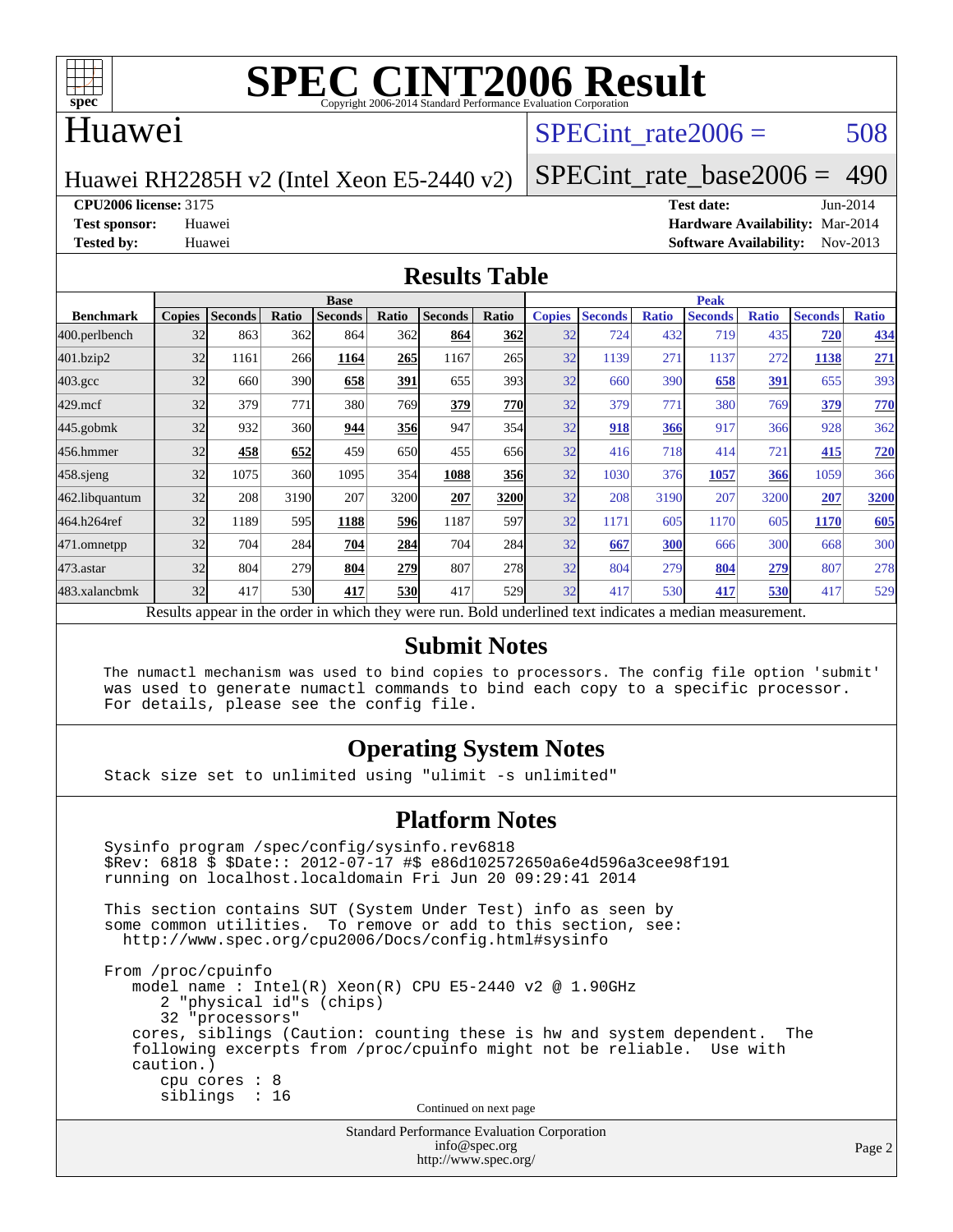

#### Huawei

SPECint rate $2006 = 508$ 

Huawei RH2285H v2 (Intel Xeon E5-2440 v2)

**[Test sponsor:](http://www.spec.org/auto/cpu2006/Docs/result-fields.html#Testsponsor)** Huawei **[Hardware Availability:](http://www.spec.org/auto/cpu2006/Docs/result-fields.html#HardwareAvailability)** Mar-2014 **[Tested by:](http://www.spec.org/auto/cpu2006/Docs/result-fields.html#Testedby)** Huawei **[Software Availability:](http://www.spec.org/auto/cpu2006/Docs/result-fields.html#SoftwareAvailability)** Nov-2013

[SPECint\\_rate\\_base2006 =](http://www.spec.org/auto/cpu2006/Docs/result-fields.html#SPECintratebase2006) 490 **[CPU2006 license:](http://www.spec.org/auto/cpu2006/Docs/result-fields.html#CPU2006license)** 3175 **[Test date:](http://www.spec.org/auto/cpu2006/Docs/result-fields.html#Testdate)** Jun-2014

#### **[Platform Notes \(Continued\)](http://www.spec.org/auto/cpu2006/Docs/result-fields.html#PlatformNotes)**

 physical 0: cores 0 1 2 3 4 5 6 7 physical 1: cores 0 1 2 3 4 5 6 7 cache size : 20480 KB From /proc/meminfo<br>MemTotal: 99010156 kB HugePages\_Total: 0<br>Hugepagesize: 2048 kB Hugepagesize: /usr/bin/lsb\_release -d Red Hat Enterprise Linux Server release 6.5 (Santiago) From /etc/\*release\* /etc/\*version\* redhat-release: Red Hat Enterprise Linux Server release 6.5 (Santiago) system-release: Red Hat Enterprise Linux Server release 6.5 (Santiago) system-release-cpe: cpe:/o:redhat:enterprise\_linux:6server:ga:server uname -a: Linux localhost.localdomain 2.6.32-431.el6.x86\_64 #1 SMP Sun Nov 10 22:19:54 EST 2013 x86 64 x86 64 x86 64 GNU/Linux run-level 3 Jun 20 08:42 SPEC is set to: /spec Filesystem Type Size Used Avail Use% Mounted on<br>
/dev/sda2 ext4 540G 20G 494G 4% /  $ext4$  540G Additional information from dmidecode: BIOS Insyde Corp. RMIBV379 03/19/2014 Memory: 12x Micron 36JSF1G72PZ-1G6K1 8 GB 1600 MHz 2 rank (End of data from sysinfo program)

#### **[General Notes](http://www.spec.org/auto/cpu2006/Docs/result-fields.html#GeneralNotes)**

Environment variables set by runspec before the start of the run: LD\_LIBRARY\_PATH = "/spec/libs/32:/spec/libs/64:/spec/sh" Binaries compiled on a system with 1x Core i7-860 CPU + 8GB memory using RedHat EL 6.4 Transparent Huge Pages enabled with: echo always > /sys/kernel/mm/redhat\_transparent\_hugepage/enabled Filesystem page cache cleared with: echo 1> /proc/sys/vm/drop\_caches runspec command invoked through numactl i.e.: numactl --interleave=all runspec <etc>

The Huawei RH2285H v2 and Huawei RH2285 v2 models are electronically equivalent. The results have been measured on a Huawei RH2285H v2 model.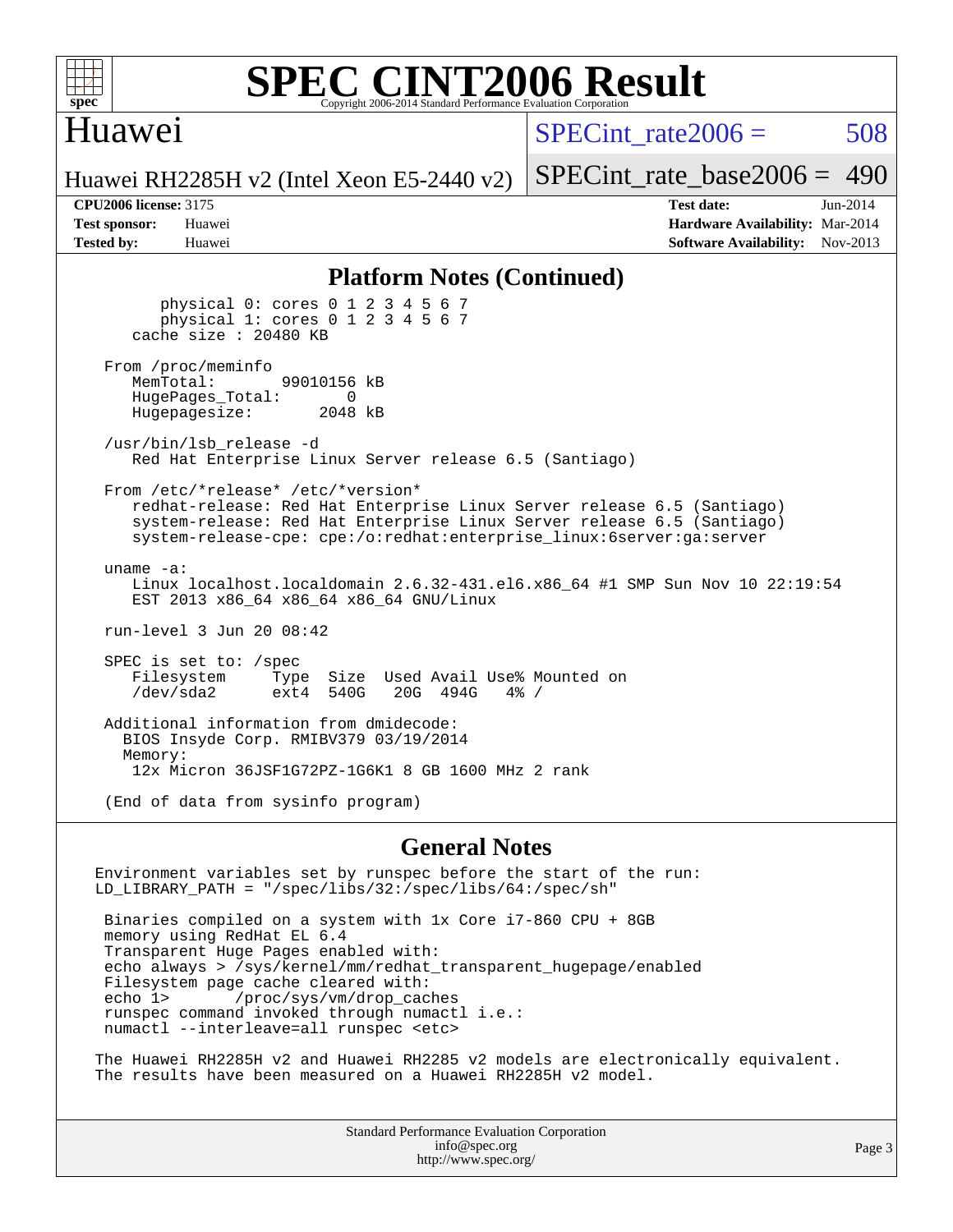

#### Huawei

SPECint rate $2006 = 508$ 

Huawei RH2285H v2 (Intel Xeon E5-2440 v2)

[SPECint\\_rate\\_base2006 =](http://www.spec.org/auto/cpu2006/Docs/result-fields.html#SPECintratebase2006) 490 **[CPU2006 license:](http://www.spec.org/auto/cpu2006/Docs/result-fields.html#CPU2006license)** 3175 **[Test date:](http://www.spec.org/auto/cpu2006/Docs/result-fields.html#Testdate)** Jun-2014

**[Test sponsor:](http://www.spec.org/auto/cpu2006/Docs/result-fields.html#Testsponsor)** Huawei **[Hardware Availability:](http://www.spec.org/auto/cpu2006/Docs/result-fields.html#HardwareAvailability)** Mar-2014 **[Tested by:](http://www.spec.org/auto/cpu2006/Docs/result-fields.html#Testedby)** Huawei **[Software Availability:](http://www.spec.org/auto/cpu2006/Docs/result-fields.html#SoftwareAvailability)** Nov-2013

### **[Base Compiler Invocation](http://www.spec.org/auto/cpu2006/Docs/result-fields.html#BaseCompilerInvocation)**

[C benchmarks](http://www.spec.org/auto/cpu2006/Docs/result-fields.html#Cbenchmarks):  $\text{icc}$   $-\text{m32}$ 

[C++ benchmarks:](http://www.spec.org/auto/cpu2006/Docs/result-fields.html#CXXbenchmarks) [icpc -m32](http://www.spec.org/cpu2006/results/res2014q3/cpu2006-20140623-29992.flags.html#user_CXXbase_intel_icpc_4e5a5ef1a53fd332b3c49e69c3330699)

**[Base Portability Flags](http://www.spec.org/auto/cpu2006/Docs/result-fields.html#BasePortabilityFlags)**

 400.perlbench: [-DSPEC\\_CPU\\_LINUX\\_IA32](http://www.spec.org/cpu2006/results/res2014q3/cpu2006-20140623-29992.flags.html#b400.perlbench_baseCPORTABILITY_DSPEC_CPU_LINUX_IA32) 462.libquantum: [-DSPEC\\_CPU\\_LINUX](http://www.spec.org/cpu2006/results/res2014q3/cpu2006-20140623-29992.flags.html#b462.libquantum_baseCPORTABILITY_DSPEC_CPU_LINUX) 483.xalancbmk: [-DSPEC\\_CPU\\_LINUX](http://www.spec.org/cpu2006/results/res2014q3/cpu2006-20140623-29992.flags.html#b483.xalancbmk_baseCXXPORTABILITY_DSPEC_CPU_LINUX)

### **[Base Optimization Flags](http://www.spec.org/auto/cpu2006/Docs/result-fields.html#BaseOptimizationFlags)**

[C benchmarks](http://www.spec.org/auto/cpu2006/Docs/result-fields.html#Cbenchmarks):

[-xSSE4.2](http://www.spec.org/cpu2006/results/res2014q3/cpu2006-20140623-29992.flags.html#user_CCbase_f-xSSE42_f91528193cf0b216347adb8b939d4107) [-ipo](http://www.spec.org/cpu2006/results/res2014q3/cpu2006-20140623-29992.flags.html#user_CCbase_f-ipo) [-O3](http://www.spec.org/cpu2006/results/res2014q3/cpu2006-20140623-29992.flags.html#user_CCbase_f-O3) [-no-prec-div](http://www.spec.org/cpu2006/results/res2014q3/cpu2006-20140623-29992.flags.html#user_CCbase_f-no-prec-div) [-opt-prefetch](http://www.spec.org/cpu2006/results/res2014q3/cpu2006-20140623-29992.flags.html#user_CCbase_f-opt-prefetch) [-opt-mem-layout-trans=3](http://www.spec.org/cpu2006/results/res2014q3/cpu2006-20140623-29992.flags.html#user_CCbase_f-opt-mem-layout-trans_a7b82ad4bd7abf52556d4961a2ae94d5)

[C++ benchmarks:](http://www.spec.org/auto/cpu2006/Docs/result-fields.html#CXXbenchmarks)

[-xSSE4.2](http://www.spec.org/cpu2006/results/res2014q3/cpu2006-20140623-29992.flags.html#user_CXXbase_f-xSSE42_f91528193cf0b216347adb8b939d4107) [-ipo](http://www.spec.org/cpu2006/results/res2014q3/cpu2006-20140623-29992.flags.html#user_CXXbase_f-ipo) [-O3](http://www.spec.org/cpu2006/results/res2014q3/cpu2006-20140623-29992.flags.html#user_CXXbase_f-O3) [-no-prec-div](http://www.spec.org/cpu2006/results/res2014q3/cpu2006-20140623-29992.flags.html#user_CXXbase_f-no-prec-div) [-opt-prefetch](http://www.spec.org/cpu2006/results/res2014q3/cpu2006-20140623-29992.flags.html#user_CXXbase_f-opt-prefetch) [-opt-mem-layout-trans=3](http://www.spec.org/cpu2006/results/res2014q3/cpu2006-20140623-29992.flags.html#user_CXXbase_f-opt-mem-layout-trans_a7b82ad4bd7abf52556d4961a2ae94d5) [-Wl,-z,muldefs](http://www.spec.org/cpu2006/results/res2014q3/cpu2006-20140623-29992.flags.html#user_CXXbase_link_force_multiple1_74079c344b956b9658436fd1b6dd3a8a) [-L/sh -lsmartheap](http://www.spec.org/cpu2006/results/res2014q3/cpu2006-20140623-29992.flags.html#user_CXXbase_SmartHeap_32f6c82aa1ed9c52345d30cf6e4a0499)

#### **[Base Other Flags](http://www.spec.org/auto/cpu2006/Docs/result-fields.html#BaseOtherFlags)**

[C benchmarks](http://www.spec.org/auto/cpu2006/Docs/result-fields.html#Cbenchmarks):

403.gcc: [-Dalloca=\\_alloca](http://www.spec.org/cpu2006/results/res2014q3/cpu2006-20140623-29992.flags.html#b403.gcc_baseEXTRA_CFLAGS_Dalloca_be3056838c12de2578596ca5467af7f3)

### **[Peak Compiler Invocation](http://www.spec.org/auto/cpu2006/Docs/result-fields.html#PeakCompilerInvocation)**

[C benchmarks \(except as noted below\)](http://www.spec.org/auto/cpu2006/Docs/result-fields.html#Cbenchmarksexceptasnotedbelow): [icc -m32](http://www.spec.org/cpu2006/results/res2014q3/cpu2006-20140623-29992.flags.html#user_CCpeak_intel_icc_5ff4a39e364c98233615fdd38438c6f2) 400.perlbench: [icc -m64](http://www.spec.org/cpu2006/results/res2014q3/cpu2006-20140623-29992.flags.html#user_peakCCLD400_perlbench_intel_icc_64bit_bda6cc9af1fdbb0edc3795bac97ada53) 401.bzip2: [icc -m64](http://www.spec.org/cpu2006/results/res2014q3/cpu2006-20140623-29992.flags.html#user_peakCCLD401_bzip2_intel_icc_64bit_bda6cc9af1fdbb0edc3795bac97ada53)

456.hmmer: [icc -m64](http://www.spec.org/cpu2006/results/res2014q3/cpu2006-20140623-29992.flags.html#user_peakCCLD456_hmmer_intel_icc_64bit_bda6cc9af1fdbb0edc3795bac97ada53)

458.sjeng: [icc -m64](http://www.spec.org/cpu2006/results/res2014q3/cpu2006-20140623-29992.flags.html#user_peakCCLD458_sjeng_intel_icc_64bit_bda6cc9af1fdbb0edc3795bac97ada53)

```
C++ benchmarks: 
    icpc -m32
```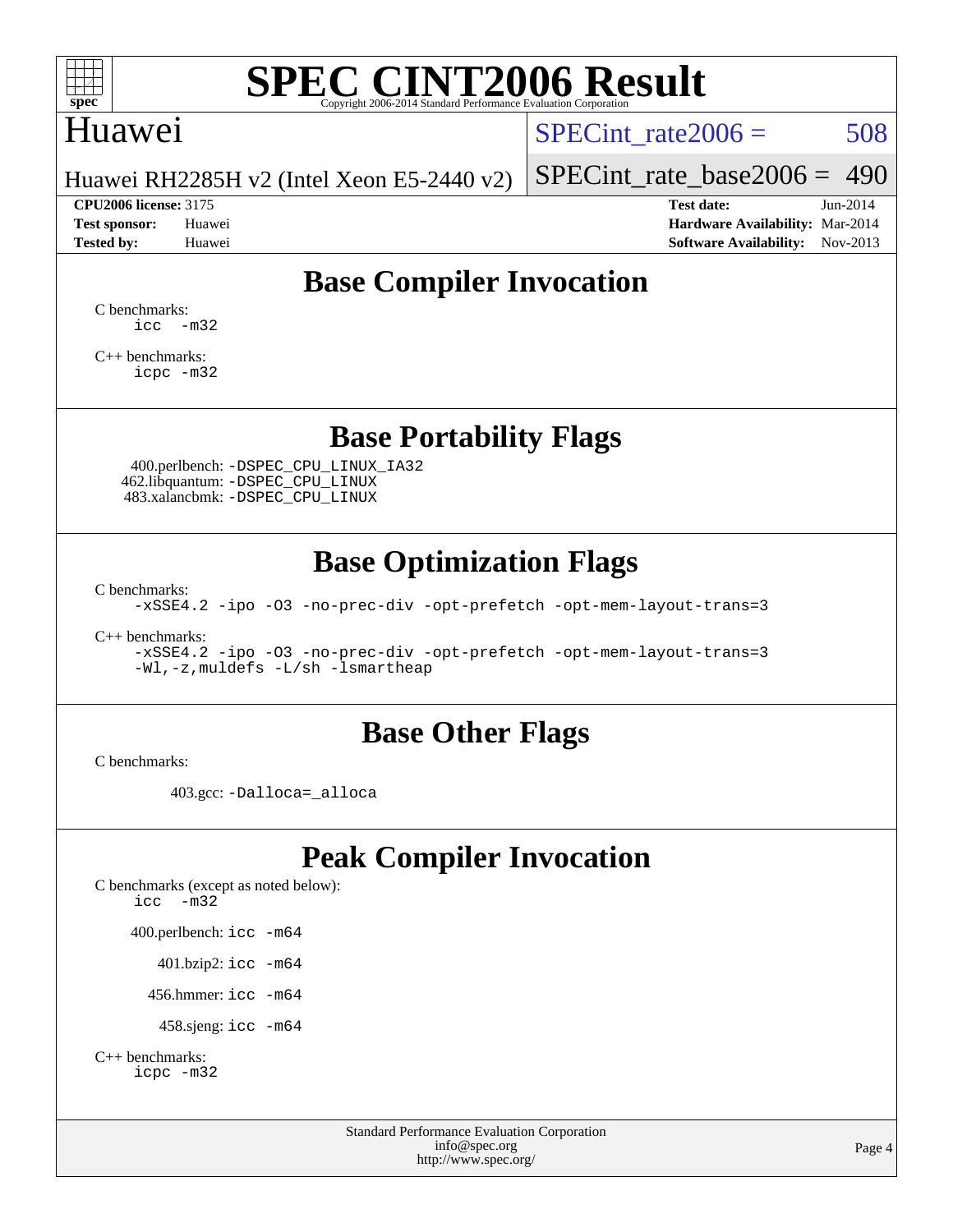

### Huawei

SPECint rate $2006 = 508$ 

Huawei RH2285H v2 (Intel Xeon E5-2440 v2)

[SPECint\\_rate\\_base2006 =](http://www.spec.org/auto/cpu2006/Docs/result-fields.html#SPECintratebase2006) 490

**[CPU2006 license:](http://www.spec.org/auto/cpu2006/Docs/result-fields.html#CPU2006license)** 3175 **[Test date:](http://www.spec.org/auto/cpu2006/Docs/result-fields.html#Testdate)** Jun-2014 **[Test sponsor:](http://www.spec.org/auto/cpu2006/Docs/result-fields.html#Testsponsor)** Huawei **[Hardware Availability:](http://www.spec.org/auto/cpu2006/Docs/result-fields.html#HardwareAvailability)** Mar-2014 **[Tested by:](http://www.spec.org/auto/cpu2006/Docs/result-fields.html#Testedby)** Huawei **[Software Availability:](http://www.spec.org/auto/cpu2006/Docs/result-fields.html#SoftwareAvailability)** Nov-2013

### **[Peak Portability Flags](http://www.spec.org/auto/cpu2006/Docs/result-fields.html#PeakPortabilityFlags)**

 400.perlbench: [-DSPEC\\_CPU\\_LP64](http://www.spec.org/cpu2006/results/res2014q3/cpu2006-20140623-29992.flags.html#b400.perlbench_peakCPORTABILITY_DSPEC_CPU_LP64) [-DSPEC\\_CPU\\_LINUX\\_X64](http://www.spec.org/cpu2006/results/res2014q3/cpu2006-20140623-29992.flags.html#b400.perlbench_peakCPORTABILITY_DSPEC_CPU_LINUX_X64) 401.bzip2: [-DSPEC\\_CPU\\_LP64](http://www.spec.org/cpu2006/results/res2014q3/cpu2006-20140623-29992.flags.html#suite_peakCPORTABILITY401_bzip2_DSPEC_CPU_LP64) 456.hmmer: [-DSPEC\\_CPU\\_LP64](http://www.spec.org/cpu2006/results/res2014q3/cpu2006-20140623-29992.flags.html#suite_peakCPORTABILITY456_hmmer_DSPEC_CPU_LP64) 458.sjeng: [-DSPEC\\_CPU\\_LP64](http://www.spec.org/cpu2006/results/res2014q3/cpu2006-20140623-29992.flags.html#suite_peakCPORTABILITY458_sjeng_DSPEC_CPU_LP64) 462.libquantum: [-DSPEC\\_CPU\\_LINUX](http://www.spec.org/cpu2006/results/res2014q3/cpu2006-20140623-29992.flags.html#b462.libquantum_peakCPORTABILITY_DSPEC_CPU_LINUX) 483.xalancbmk: [-DSPEC\\_CPU\\_LINUX](http://www.spec.org/cpu2006/results/res2014q3/cpu2006-20140623-29992.flags.html#b483.xalancbmk_peakCXXPORTABILITY_DSPEC_CPU_LINUX)

## **[Peak Optimization Flags](http://www.spec.org/auto/cpu2006/Docs/result-fields.html#PeakOptimizationFlags)**

[C benchmarks](http://www.spec.org/auto/cpu2006/Docs/result-fields.html#Cbenchmarks):

 400.perlbench: [-xSSE4.2](http://www.spec.org/cpu2006/results/res2014q3/cpu2006-20140623-29992.flags.html#user_peakPASS2_CFLAGSPASS2_LDCFLAGS400_perlbench_f-xSSE42_f91528193cf0b216347adb8b939d4107)(pass 2) [-prof-gen](http://www.spec.org/cpu2006/results/res2014q3/cpu2006-20140623-29992.flags.html#user_peakPASS1_CFLAGSPASS1_LDCFLAGS400_perlbench_prof_gen_e43856698f6ca7b7e442dfd80e94a8fc)(pass 1) [-ipo](http://www.spec.org/cpu2006/results/res2014q3/cpu2006-20140623-29992.flags.html#user_peakPASS2_CFLAGSPASS2_LDCFLAGS400_perlbench_f-ipo)(pass 2) [-O3](http://www.spec.org/cpu2006/results/res2014q3/cpu2006-20140623-29992.flags.html#user_peakPASS2_CFLAGSPASS2_LDCFLAGS400_perlbench_f-O3)(pass 2) [-no-prec-div](http://www.spec.org/cpu2006/results/res2014q3/cpu2006-20140623-29992.flags.html#user_peakPASS2_CFLAGSPASS2_LDCFLAGS400_perlbench_f-no-prec-div)(pass 2) [-prof-use](http://www.spec.org/cpu2006/results/res2014q3/cpu2006-20140623-29992.flags.html#user_peakPASS2_CFLAGSPASS2_LDCFLAGS400_perlbench_prof_use_bccf7792157ff70d64e32fe3e1250b55)(pass 2) [-auto-ilp32](http://www.spec.org/cpu2006/results/res2014q3/cpu2006-20140623-29992.flags.html#user_peakCOPTIMIZE400_perlbench_f-auto-ilp32)  $401.bzip2: -xSSE4.2(pass 2) -prof-qen(pass 1) -ipo(pass 2)$  $401.bzip2: -xSSE4.2(pass 2) -prof-qen(pass 1) -ipo(pass 2)$  $401.bzip2: -xSSE4.2(pass 2) -prof-qen(pass 1) -ipo(pass 2)$  $401.bzip2: -xSSE4.2(pass 2) -prof-qen(pass 1) -ipo(pass 2)$  $401.bzip2: -xSSE4.2(pass 2) -prof-qen(pass 1) -ipo(pass 2)$ [-O3](http://www.spec.org/cpu2006/results/res2014q3/cpu2006-20140623-29992.flags.html#user_peakPASS2_CFLAGSPASS2_LDCFLAGS401_bzip2_f-O3)(pass 2) [-no-prec-div](http://www.spec.org/cpu2006/results/res2014q3/cpu2006-20140623-29992.flags.html#user_peakPASS2_CFLAGSPASS2_LDCFLAGS401_bzip2_f-no-prec-div)(pass 2) [-prof-use](http://www.spec.org/cpu2006/results/res2014q3/cpu2006-20140623-29992.flags.html#user_peakPASS2_CFLAGSPASS2_LDCFLAGS401_bzip2_prof_use_bccf7792157ff70d64e32fe3e1250b55)(pass 2) [-opt-prefetch](http://www.spec.org/cpu2006/results/res2014q3/cpu2006-20140623-29992.flags.html#user_peakCOPTIMIZE401_bzip2_f-opt-prefetch) [-auto-ilp32](http://www.spec.org/cpu2006/results/res2014q3/cpu2006-20140623-29992.flags.html#user_peakCOPTIMIZE401_bzip2_f-auto-ilp32) [-ansi-alias](http://www.spec.org/cpu2006/results/res2014q3/cpu2006-20140623-29992.flags.html#user_peakCOPTIMIZE401_bzip2_f-ansi-alias)  $403.\text{sec: basepeak}$  = yes 429.mcf: basepeak = yes 445.gobmk: [-xSSE4.2](http://www.spec.org/cpu2006/results/res2014q3/cpu2006-20140623-29992.flags.html#user_peakPASS2_CFLAGSPASS2_LDCFLAGS445_gobmk_f-xSSE42_f91528193cf0b216347adb8b939d4107)(pass 2) [-prof-gen](http://www.spec.org/cpu2006/results/res2014q3/cpu2006-20140623-29992.flags.html#user_peakPASS1_CFLAGSPASS1_LDCFLAGS445_gobmk_prof_gen_e43856698f6ca7b7e442dfd80e94a8fc)(pass 1) [-prof-use](http://www.spec.org/cpu2006/results/res2014q3/cpu2006-20140623-29992.flags.html#user_peakPASS2_CFLAGSPASS2_LDCFLAGS445_gobmk_prof_use_bccf7792157ff70d64e32fe3e1250b55)(pass 2) [-ansi-alias](http://www.spec.org/cpu2006/results/res2014q3/cpu2006-20140623-29992.flags.html#user_peakCOPTIMIZE445_gobmk_f-ansi-alias) [-opt-mem-layout-trans=3](http://www.spec.org/cpu2006/results/res2014q3/cpu2006-20140623-29992.flags.html#user_peakCOPTIMIZE445_gobmk_f-opt-mem-layout-trans_a7b82ad4bd7abf52556d4961a2ae94d5) 456.hmmer: [-xSSE4.2](http://www.spec.org/cpu2006/results/res2014q3/cpu2006-20140623-29992.flags.html#user_peakCOPTIMIZE456_hmmer_f-xSSE42_f91528193cf0b216347adb8b939d4107) [-ipo](http://www.spec.org/cpu2006/results/res2014q3/cpu2006-20140623-29992.flags.html#user_peakCOPTIMIZE456_hmmer_f-ipo) [-O3](http://www.spec.org/cpu2006/results/res2014q3/cpu2006-20140623-29992.flags.html#user_peakCOPTIMIZE456_hmmer_f-O3) [-no-prec-div](http://www.spec.org/cpu2006/results/res2014q3/cpu2006-20140623-29992.flags.html#user_peakCOPTIMIZE456_hmmer_f-no-prec-div) [-unroll2](http://www.spec.org/cpu2006/results/res2014q3/cpu2006-20140623-29992.flags.html#user_peakCOPTIMIZE456_hmmer_f-unroll_784dae83bebfb236979b41d2422d7ec2) [-auto-ilp32](http://www.spec.org/cpu2006/results/res2014q3/cpu2006-20140623-29992.flags.html#user_peakCOPTIMIZE456_hmmer_f-auto-ilp32) 458.sjeng: [-xSSE4.2](http://www.spec.org/cpu2006/results/res2014q3/cpu2006-20140623-29992.flags.html#user_peakPASS2_CFLAGSPASS2_LDCFLAGS458_sjeng_f-xSSE42_f91528193cf0b216347adb8b939d4107)(pass 2) [-prof-gen](http://www.spec.org/cpu2006/results/res2014q3/cpu2006-20140623-29992.flags.html#user_peakPASS1_CFLAGSPASS1_LDCFLAGS458_sjeng_prof_gen_e43856698f6ca7b7e442dfd80e94a8fc)(pass 1) [-ipo](http://www.spec.org/cpu2006/results/res2014q3/cpu2006-20140623-29992.flags.html#user_peakPASS2_CFLAGSPASS2_LDCFLAGS458_sjeng_f-ipo)(pass 2) [-O3](http://www.spec.org/cpu2006/results/res2014q3/cpu2006-20140623-29992.flags.html#user_peakPASS2_CFLAGSPASS2_LDCFLAGS458_sjeng_f-O3)(pass 2) [-no-prec-div](http://www.spec.org/cpu2006/results/res2014q3/cpu2006-20140623-29992.flags.html#user_peakPASS2_CFLAGSPASS2_LDCFLAGS458_sjeng_f-no-prec-div)(pass 2) [-prof-use](http://www.spec.org/cpu2006/results/res2014q3/cpu2006-20140623-29992.flags.html#user_peakPASS2_CFLAGSPASS2_LDCFLAGS458_sjeng_prof_use_bccf7792157ff70d64e32fe3e1250b55)(pass 2) [-unroll4](http://www.spec.org/cpu2006/results/res2014q3/cpu2006-20140623-29992.flags.html#user_peakCOPTIMIZE458_sjeng_f-unroll_4e5e4ed65b7fd20bdcd365bec371b81f) [-auto-ilp32](http://www.spec.org/cpu2006/results/res2014q3/cpu2006-20140623-29992.flags.html#user_peakCOPTIMIZE458_sjeng_f-auto-ilp32)  $462$ .libquantum: basepeak = yes 464.h264ref: [-xSSE4.2](http://www.spec.org/cpu2006/results/res2014q3/cpu2006-20140623-29992.flags.html#user_peakPASS2_CFLAGSPASS2_LDCFLAGS464_h264ref_f-xSSE42_f91528193cf0b216347adb8b939d4107)(pass 2) [-prof-gen](http://www.spec.org/cpu2006/results/res2014q3/cpu2006-20140623-29992.flags.html#user_peakPASS1_CFLAGSPASS1_LDCFLAGS464_h264ref_prof_gen_e43856698f6ca7b7e442dfd80e94a8fc)(pass 1) [-ipo](http://www.spec.org/cpu2006/results/res2014q3/cpu2006-20140623-29992.flags.html#user_peakPASS2_CFLAGSPASS2_LDCFLAGS464_h264ref_f-ipo)(pass 2) [-O3](http://www.spec.org/cpu2006/results/res2014q3/cpu2006-20140623-29992.flags.html#user_peakPASS2_CFLAGSPASS2_LDCFLAGS464_h264ref_f-O3)(pass 2) [-no-prec-div](http://www.spec.org/cpu2006/results/res2014q3/cpu2006-20140623-29992.flags.html#user_peakPASS2_CFLAGSPASS2_LDCFLAGS464_h264ref_f-no-prec-div)(pass 2) [-prof-use](http://www.spec.org/cpu2006/results/res2014q3/cpu2006-20140623-29992.flags.html#user_peakPASS2_CFLAGSPASS2_LDCFLAGS464_h264ref_prof_use_bccf7792157ff70d64e32fe3e1250b55)(pass 2) [-unroll2](http://www.spec.org/cpu2006/results/res2014q3/cpu2006-20140623-29992.flags.html#user_peakCOPTIMIZE464_h264ref_f-unroll_784dae83bebfb236979b41d2422d7ec2) [-ansi-alias](http://www.spec.org/cpu2006/results/res2014q3/cpu2006-20140623-29992.flags.html#user_peakCOPTIMIZE464_h264ref_f-ansi-alias) [C++ benchmarks:](http://www.spec.org/auto/cpu2006/Docs/result-fields.html#CXXbenchmarks)

 471.omnetpp: [-xSSE4.2](http://www.spec.org/cpu2006/results/res2014q3/cpu2006-20140623-29992.flags.html#user_peakPASS2_CXXFLAGSPASS2_LDCXXFLAGS471_omnetpp_f-xSSE42_f91528193cf0b216347adb8b939d4107)(pass 2) [-prof-gen](http://www.spec.org/cpu2006/results/res2014q3/cpu2006-20140623-29992.flags.html#user_peakPASS1_CXXFLAGSPASS1_LDCXXFLAGS471_omnetpp_prof_gen_e43856698f6ca7b7e442dfd80e94a8fc)(pass 1) [-ipo](http://www.spec.org/cpu2006/results/res2014q3/cpu2006-20140623-29992.flags.html#user_peakPASS2_CXXFLAGSPASS2_LDCXXFLAGS471_omnetpp_f-ipo)(pass 2) [-O3](http://www.spec.org/cpu2006/results/res2014q3/cpu2006-20140623-29992.flags.html#user_peakPASS2_CXXFLAGSPASS2_LDCXXFLAGS471_omnetpp_f-O3)(pass 2) [-no-prec-div](http://www.spec.org/cpu2006/results/res2014q3/cpu2006-20140623-29992.flags.html#user_peakPASS2_CXXFLAGSPASS2_LDCXXFLAGS471_omnetpp_f-no-prec-div)(pass 2) [-prof-use](http://www.spec.org/cpu2006/results/res2014q3/cpu2006-20140623-29992.flags.html#user_peakPASS2_CXXFLAGSPASS2_LDCXXFLAGS471_omnetpp_prof_use_bccf7792157ff70d64e32fe3e1250b55)(pass 2) [-ansi-alias](http://www.spec.org/cpu2006/results/res2014q3/cpu2006-20140623-29992.flags.html#user_peakCXXOPTIMIZE471_omnetpp_f-ansi-alias) [-opt-ra-region-strategy=block](http://www.spec.org/cpu2006/results/res2014q3/cpu2006-20140623-29992.flags.html#user_peakCXXOPTIMIZE471_omnetpp_f-opt-ra-region-strategy_a0a37c372d03933b2a18d4af463c1f69) [-Wl,-z,muldefs](http://www.spec.org/cpu2006/results/res2014q3/cpu2006-20140623-29992.flags.html#user_peakEXTRA_LDFLAGS471_omnetpp_link_force_multiple1_74079c344b956b9658436fd1b6dd3a8a) [-L/sh -lsmartheap](http://www.spec.org/cpu2006/results/res2014q3/cpu2006-20140623-29992.flags.html#user_peakEXTRA_LIBS471_omnetpp_SmartHeap_32f6c82aa1ed9c52345d30cf6e4a0499)

473.astar: basepeak = yes

Continued on next page